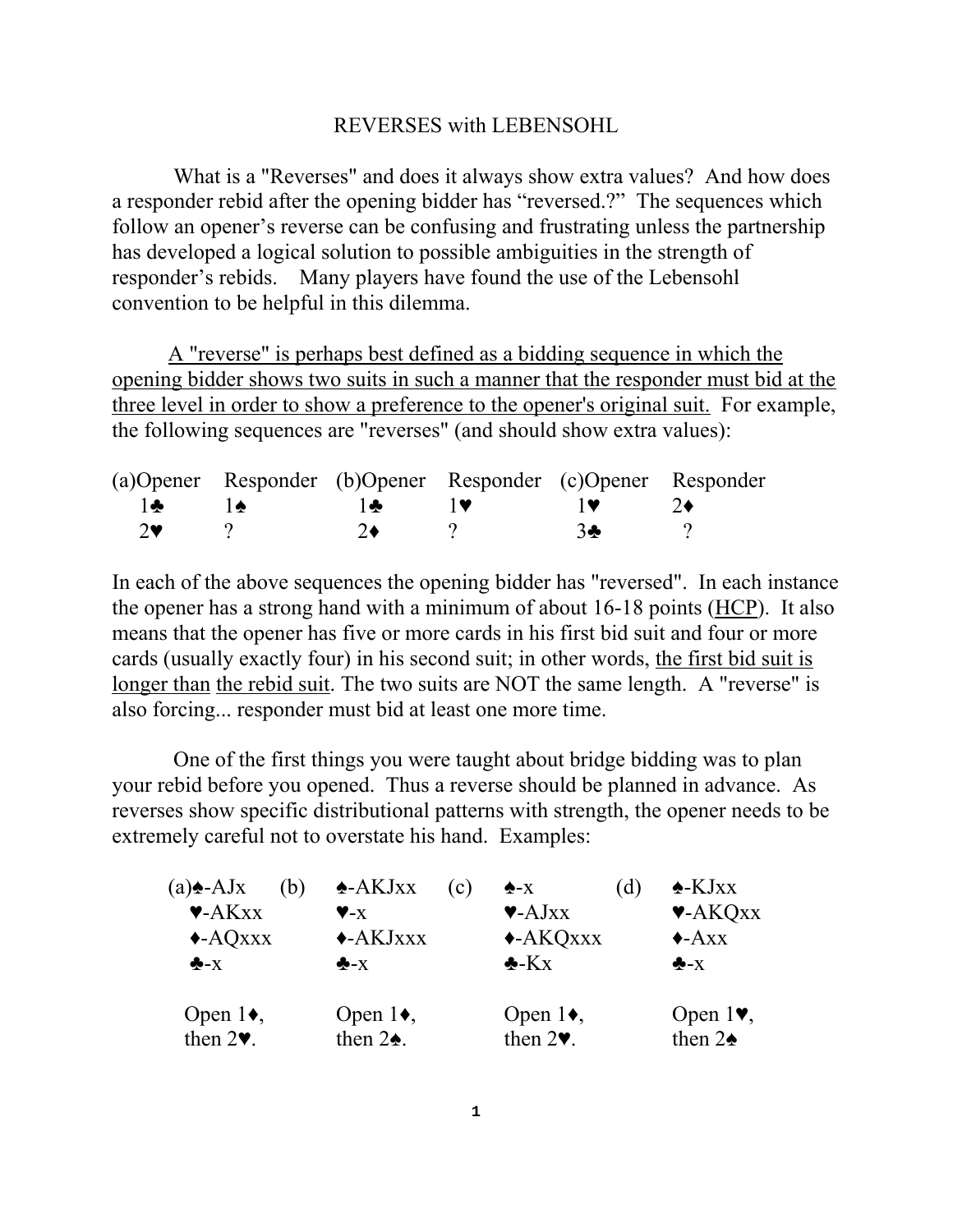After your partner has reversed, you, as responder, should insist upon game with 8 or more points and think about going higher with anything as good as an opening hand. Usually, though, you will have less......something in the 5-7 point raise is common. If the opening bidder has a minimum reverse and there is no fit to be found, it should be possible to sign off below game. For fairly simple reasons the responder is often better able to determine the level of the contract unless the opening bidder overrules responder's decision because he has additional values for his reverse.

This is where a Lebensohl type application comes in. With a weak hand and no good fit the responder has two rebids available that potentially show weakness:

(1) Two of the major previously bid at the one level - Shows a five-card or longer suit. (2) 2NT - denies having a five-card or longer major, but is completely artificial. (Although often responder will have a NT type hand)

It is worth noting, however, that just because responder makes one of these weakness-sounding bids, it may be entirely natural and thus not weak. It could be only temporizing while waiting for the opener to further show his hand. This will be clarified later as the weakness-sounding bid is 100% forcing.

After responder has made either of the potentially weak rebids, the opening bidder must bid again. With less than game-forcing strength opener may make one of the following three rebids each of which is non-forcing:

(1) 2NT - shows a stopper in the fourth suit with minimum values for a reverse. (After responder has rebid his major suit).

(2) 3NT - shows good stoppers in the fourth suit with maximum values for a reverse.

(3) Three of opener's original suit - shows a minimum reverse with at least a six-card suit if responder has rebid his major suit but may be a five-card suit if responder has bid 2NT. (Responder can pass.)

(4) Raise to the three level of responder's suit - shows a minimum reverse with three-card support and is invitational to game.